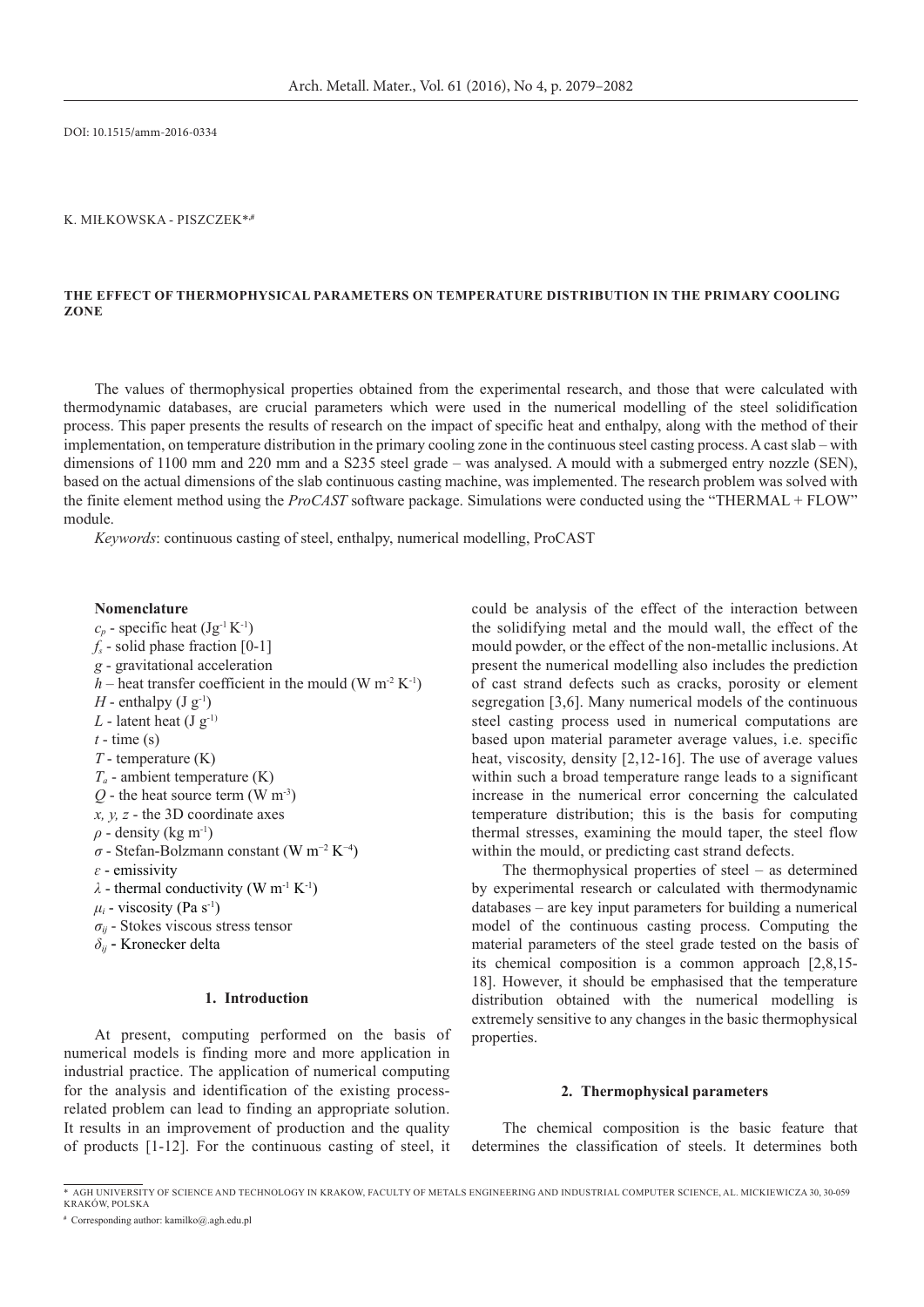the casting process conditions and the thermophysical and rheological properties of the material tested.

| TA DIJELI.<br>Chemical composition of S235 steel |  |                          |  |                                                                                                        |  |  |  |                         |  |    |
|--------------------------------------------------|--|--------------------------|--|--------------------------------------------------------------------------------------------------------|--|--|--|-------------------------|--|----|
|                                                  |  | $Mn \mid Si \mid P \mid$ |  |                                                                                                        |  |  |  | $5$   Cr   Ni   Cu   Al |  | Mo |
|                                                  |  |                          |  | $0.6 \mid 0.03 \mid 0.02 \mid 0.018 \mid 0.15 \mid 0.15 \mid 0.15 \mid 0.045 \mid 0.02 \mid 0.05 \mid$ |  |  |  |                         |  |    |

TABLE 1

For the chemical composition of steel S235 presented in table  $1$  – the following were calculated on the basis of the *CompuTherm LLC* thermodynamic databases supplied together with the *ProCAST* software – enthalpy, heat conductivity, density, viscosity as a function of temperature, as well as the liquidus and solidus temperatures. The *CompuTherm LLC* database engine is based upon models using Gibbs free energy for each phase in the system. The minimum of Gibbs free energy at a given temperature leads to obtaining the phase equilibrium. The Lever algorithm was used – one of three algorithms implemented in the thermodynamic database [19].

## **2.1. Enthalpy**

The relationship between enthalpy and temperature for metal alloys is defined as follows [6,19,20]:

$$
H(t) = \int_{T_0}^{T} c_p(T) dT + (1 - f_s)L \qquad T_{sol} \le T \le T_{liq} \quad (1)
$$

The numerical model of the continuous steel casting process formulated in this paper uses the enthalpy method presented by Equation 1 to calculate temperature distribution. Enthalpy was calculated as a function of temperature using experimental values for the specific heat of steel S235 [6], along with the transformation enthalpy (Enthalpy SH) and thermodynamic databases (Enthalpy DB). The obtained values as a function of temperature were compared and presented in Fig. 1. Enthalpy (DB) was calculated on the basis of the *CompuTherm LLC* thermodynamic databases supplied together with the *ProCAST* software.



Fig. 1. Enthalpy versus temperature

The biggest difference between the two sets of enthalpy values as a function of temperature was 252 J  $g^{-1}$ at a temperature of 950 °C. It is difficult to apply the values of specific heat as a function of the temperature obtained

by the thermal analysis directly, due to the analysis of transformations occurring in the solidifying alloy [6,21]. Computing the enthalpy value, including, at the right place, the transformation enthalpy, which accompanies the first order phase transformations occurring during the steel solidification, is an additional difficulty.

# **3. Numerical models of the continuous steel casting process**

The numerical model of the steel continuous casting process used for the computing was designed on the basis of the construction of the slab continuous caster at ArcelorMittal Poland's Krakow Branch. A mould with a height of 900 mm and a wall thickness of 40 mm was designed. The mould was assumed to be filled with liquid steel to a constant level of 850 mm. The submerged entry nozzle was designed with a height of 1190 mm, the nozzle port inclination angle of 15°, and the minimum submergence depth during casting of 110 mm. Additionally, the model contained a fragment of the secondary cooling zone, covering three spray zones. Scheme of the mould is presented in Fig. 2.



Fig. 2. The mould with submerged entry nozzle

The basic elements of the surface mesh applied on the model were a triangle and a rectangle. 3D mesh elements were generated on the basis of the surface mesh. The finite element mesh contained 1868746 finite elements of various sizes. The smallest mesh elements of 4 mm were designed on the face of the strand contact with the mould wall and in the area of the SEN ports.

#### **3.1. Boundary and initial conditions**

In the calculations presented, the heat transfer model was applied in which the temperature field could be determined by solving the Fourier equation [10,20]:

$$
\frac{\partial(\rho c_p T)}{\partial t} = \frac{\partial}{\partial x} (\lambda \frac{\partial T}{\partial x}) + \frac{\partial}{\partial y} (\lambda \frac{\partial T}{\partial y}) + \frac{\partial}{\partial z} (\lambda \frac{\partial T}{\partial z}) + Q \quad (2)
$$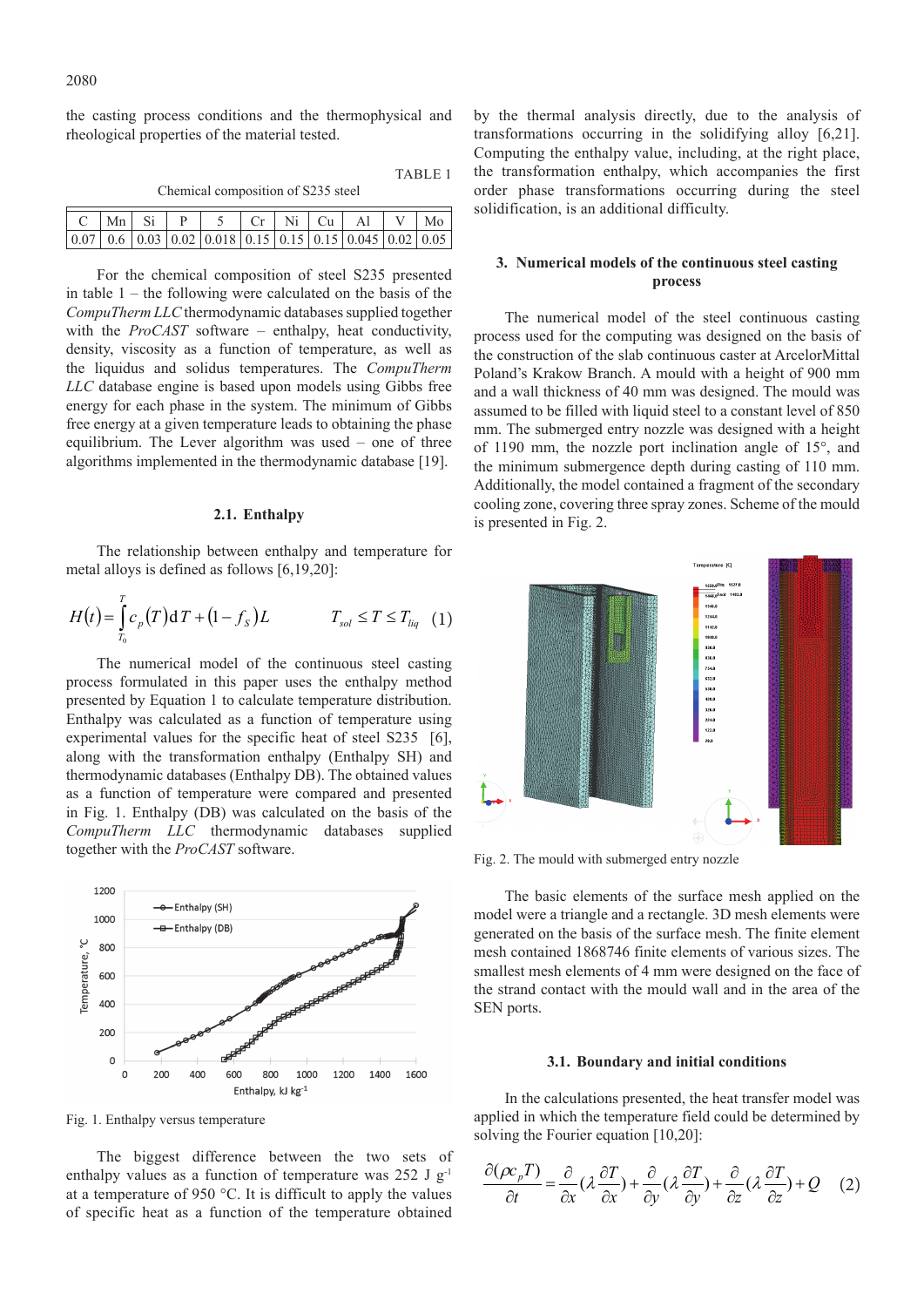The solution to the thermal problem is the T vector, which represents the temperature values in the individual nodes of the finite element mesh. In the formulated numerical model of the continuous steel casting process, these boundary conditions may be declared in three various ways. The equation below describes the second- (the Neumann condition) and the thirdtype boundary conditions:

$$
Q = Flux + h(T - T_a) + \sigma \varepsilon (T^4 - T_a^4) \tag{3}
$$

A boundary condition related to the heat transfer coefficient of 18000 W  $m<sup>2</sup>K<sup>-1</sup>$  was applied on the outer side of the mould. This was intensively cooled with water flowing through channels. For the solidifying strand surface contacting the mould wall, the heat transfer coefficient was calculated as a function of the strand surface temperature. The calculated values were in the range of 860 - 1600 W  $m<sup>2</sup> K<sup>-1</sup>$  and have been described in [6]. The heat transfer coefficient achieved its maximum value when the heat was transferred from the liquid steel to the mould. The casting speed of 0.8 m min<sup>-1</sup> was assumed in the computations.

#### **3.2. Flow model**

Apart from the THERMAL module, the FLOW module was used to calculate the temperature distribution in the whole volume of the secondary cooling zone in the numerical computations. The FLOW module activation allowed us to determine a more accurate temperature distribution by taking the liquid steel flow in the SEN area into account. Also the basic flow model based on the Navier-Stokes equation solution was used in the paper [19]:

$$
\frac{\partial(\rho\mu_i)}{\partial t} + \frac{\partial}{\partial x_j}(\mu_j \rho\mu_i + p\delta_{ij} - \sigma_{ij}) = \rho g_i \qquad (4)
$$

#### **4. Results of numerical calculations**

The solidifying strand surface temperature in the primary cooling zone was analysed – calculated on the basis of four material data sets:

- 1. The values of specific heat as a function of temperature coming from the experiment, along with the solidification heat of 113 J  $g^{-1}$  – Specific heat (T) [6].
- 2. The average value of specific heat of 0.68 J  $g^{-1} K^{-1}$ , along with the solidification heat of 113 J  $g^{-1}$  – Specific heat (AVG).
- 3. The values of enthalpy as a function of temperature calculated on the basis of specific heat value – Enthalpy (SH).
- 4. The values of enthalpy as a function of temperature calculated on the basis of chemical composition using LCC thermodynamic databases – Enthalpy (DB).

Figure 3 presents the temperature distribution on the surface of the solidifying strand in the mould for the four sets analysed.

The highest values of the solidifying strand surface temperature in the mould were obtained for the Enthalpy (DB), and the lowest values for the Enthalpy (SH) variant. Figure 4 presents the temperature difference between the individual variants for the temperature distribution on the surface of the solidifying strand. The maximum difference in the temperature distribution for the variants based on the values of specific heat [ Specific heat (T) and Specific heat (AVG) ] was 62 °C. Note that under 30 cm from the steel level in the mould, the strand surface temperature difference substantially declines. Eventually, at the mould outlet, the strand surface temperature difference was 32 °C.



Fig. 3. The temperature distribution along the mould length for all analysed variants



Fig. 4. The temperature differences between the analysed variants along the mould length

The maximum difference in the temperature distribution for the variants based on the enthalpy values *ΔT Enthalpy* [Enthalpy (SH) and Enthalpy (DB)] was 201 °C, and the minimum difference was 20 °C. At the mould exit, the strand surface temperature difference was 46 °C.

Table 2 presents the shell thickness after leaving the mould for all analysed variants.